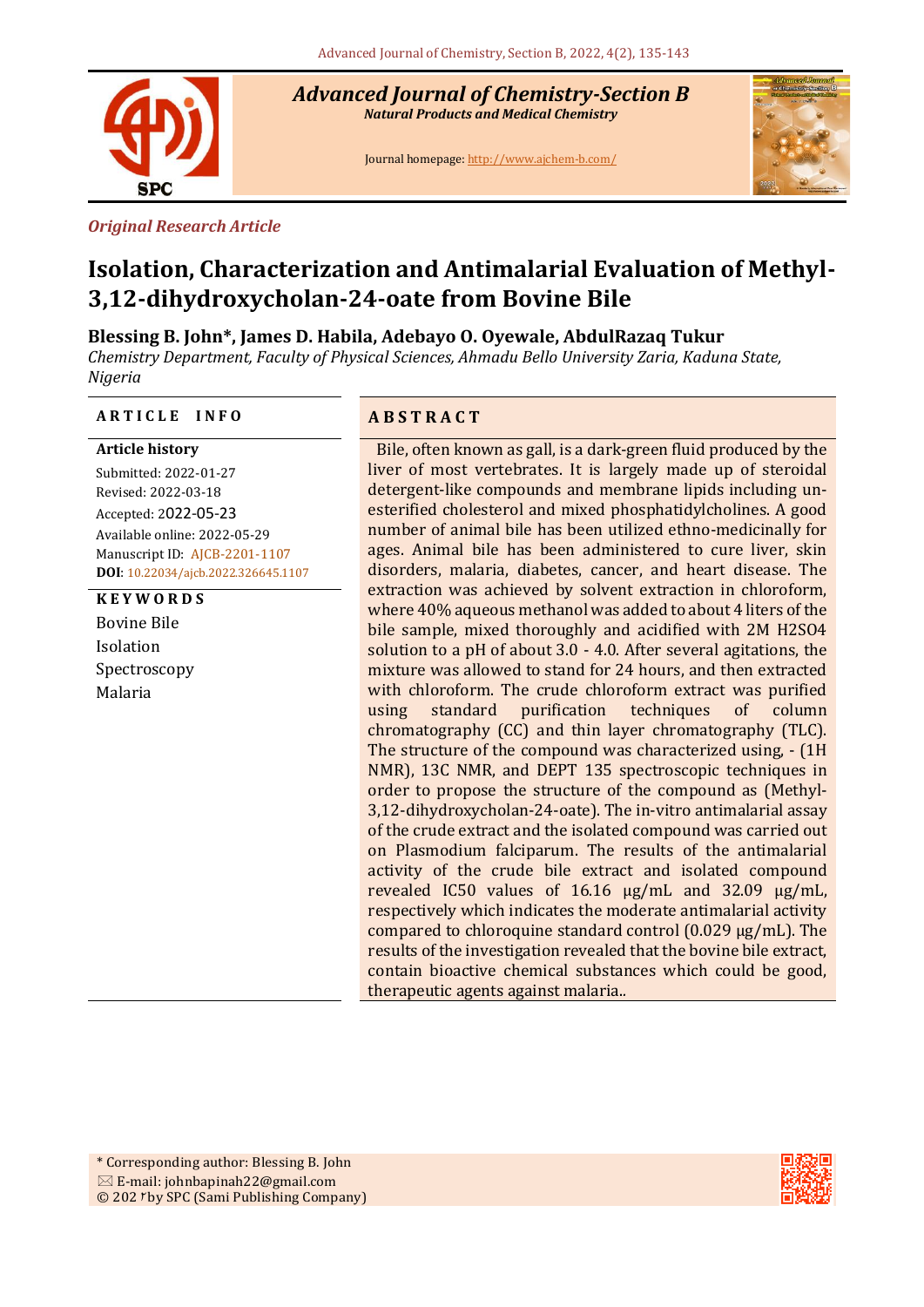

#### **G R A P H I C A L A B S T R A C T**

#### **1. Introduction**

Bile is a natural product formed in the liver and stored in the gall bladder [6]. It is a yellow, slightly green aqueous fluid, secreted by the liver of animals [16]. Bile contains a wide range of principal components- bile acids and bile salts, antioxidants including bilirubin, glutathione, vitamin E, and melatonin (N-acetyl-5 methoxytryptamine) [7]. Bile has been reported to have several therapeutic applications, some of which include improving liver function, dissolving of gallstones, inhibiting bacterial and viral multiplication, as well as anti-diabetic, antipyretic, anticancer, and anti-allergic effects [16].

The bile is produced as a byproduct of cholesterol catabolism [16]. In addition to its well-known enabling hepatobiliary secretion of endogenous metabolites and xenobiotics and intestine absorption of lipophilic nutrients, bile regulates glucose and lipid metabolism in the enterohepatic system, as well as energy expenditure in the peripheral tissues [6].

Malaria is a widespread infectious disease spread by the Anopheles mosquito [8], that has affected people since its inception [2], resulting in about 228 million cases of fevers and approximately 500,000 fatalities yearly [18]. The scientific and medical communities have been researching malaria prevention and therapy for hundreds of years and overtime, many antimalarial medications have rapidly lost their potency as a result of continued usage and increased resistance of the parasite [4]. The pregnant women and children (under 5 years) are more susceptible to malarial infections, accounting for a larger chunk of the susceptible population due to their lower immune system, thereby constituting about 92% of total prevalence and mortality rate [1]. The use of chloroquine and other antimalarial drugs to prevent and treat *Plasmodium falciparum* malaria has led to a widespread occurrence of chloroquine-resistant strains [12]. We report for the first time on the isolation, characterization of the bioactive components of Bovine bile, and evaluation of its anti-malarial potential **(Fig.1)**.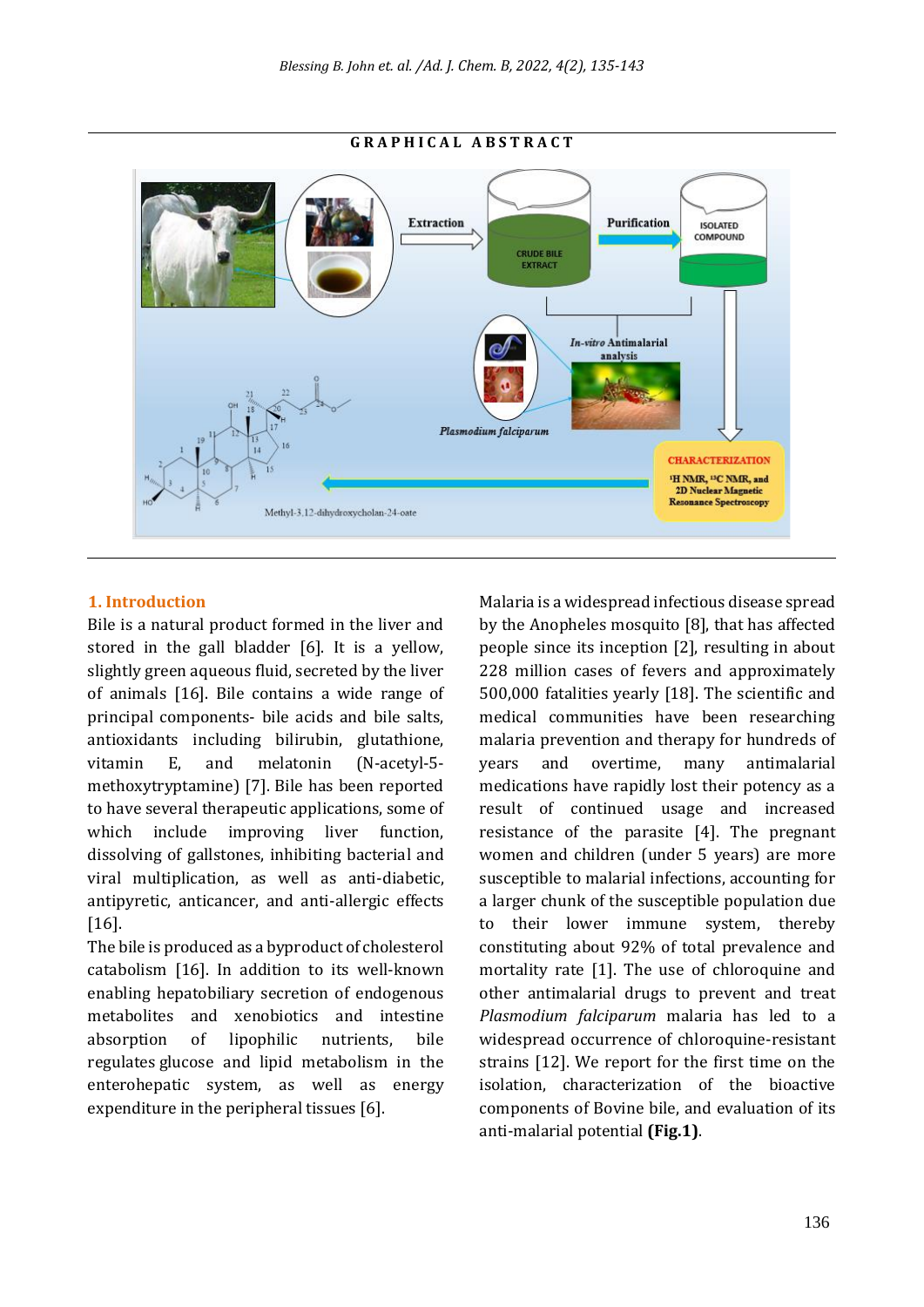

**Fig. 1**: In-vitro Antimalarial Analysis of bovine bile

### **2- Experimental**

All chemicals and reagents used in the work were of analytical grade purchased from commercially available sources. The thin-layer chromatography was carried out using precoated silica gel 60 (F254) that was obtained from MERCK (Germany). Spots on the TLC plates were visualized under the UV light (254 nm and 366 nm), by spraying with  $10\%$  H<sub>2</sub>SO<sub>4</sub> in  $90\%$ MeOH followed by heating at 100 °C. <sup>1</sup>H-NMR and <sup>13</sup>C-NMR spectra were recorded using a Bruker Avance III 400 MHz spectrometer at room temperature, using TMS as a reference. Chemical shift values  $(\delta)$  were reported in parts per million (ppm) relative to TMS and the coupling constants were given in Hz. The solvent used for these measurements was deuterated DMSO.

#### **2.1- Sample collection**

Fresh sample of bovine bile was collected from the abattoir in Zaria, Kaduna State, Nigeria, between the months of July-August, 2020. The collected bile was stored in 40 % aqueous methanol.

#### **2.2- Extraction**

The extraction was achieved according to the method as described by Harborne (1973) with some modifications. Briefly, four liters of the fresh bile were measured, acidified with 2 M H2SO4, and extracted with chloroform. After 24 hours, the aqueous layer was partitioned from the organic layer, and the extract was

concentrated to one-third of its original volume using a rotary evaporator (42 °C) and dried at room temperature to afford the crude bile chloroform extract (20.4 g).

### **2.3- Isolation and purification 2.3.1 Packing the column**

With the aid of a long glass rod, a clean glass wool was used to block the opening of the column. Silica gel (300 g) was mixed with n-hexane (900 cm3) in a beaker and stirred to make slurry. This was poured into the column with the aid of a funnel and continued washing with n-hexane.

#### **2.3.2 Loading the column**

About (5 g) was subjected to column chromatography using 100 g of 60:200 mesh silica gel and n-hexane/chloroform (3:7) solvent system. The column was eluted using a gradient solvent system with n-hexane and ethyl acetate in the following order: 100% n-hexane; -95:5, 90:10, 85:15, 80:20, 75:25, 70:30, 65:35, 60:40, 55:45, 50:50, 40:60, 30:70, 20:80, and 10:90. Subsequently, 100% ethyl acetate was used to wash the column.

#### **2.4- Anti-malarial assay**

### **2.4.1 Plasmodium parasite culture**

Plasmodium parasites were cultivated in type A<sup>+</sup> erythrocytes and cultured in RPMI-1640 (Roswell Park Memorial Institute) enriched with 0.5 mL FBS (Foetal Bovine Serum). Incubation was carried out at 37 °C under anaerobic condition for 48 hours. The culture was routinely monitored every 24 hours by smearing on strips and staining with Geimsa. Parasitaemia was calculated as a percentage based on the viable parasitic forms observed. Parasite quantification was conducted by optical microscopy. Chloroquine was used as the standard positive control  $(0.029 \mu g/mL)$  [14]. The percentage parasitemia after incubation was calculated as described by [10].

The percentage inhibition per concentration was calculated using the formula: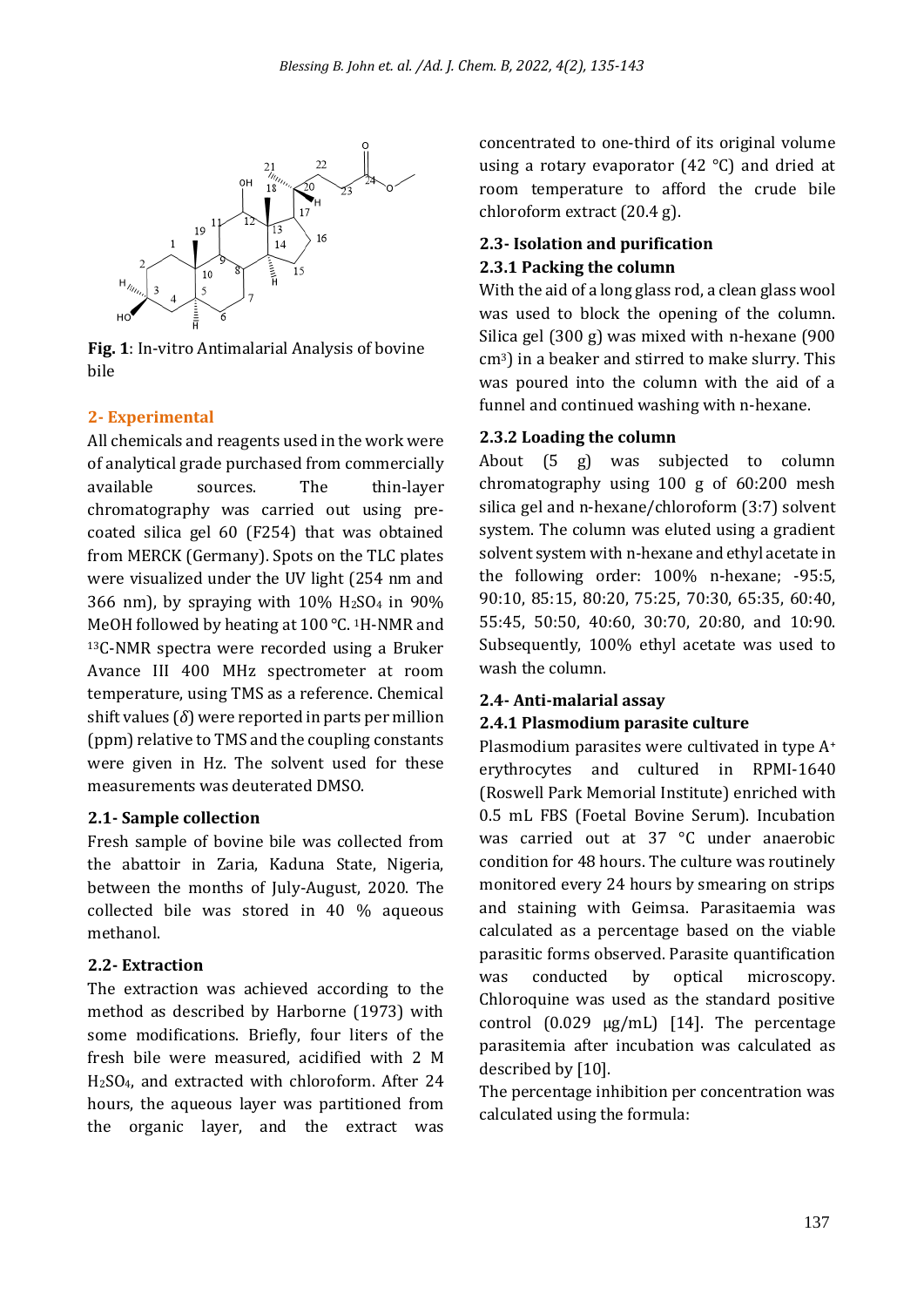Percentage parasitemia (PP%) =  $\frac{E}{40.8}$  $\frac{2i}{40,000}x$  100 [1] [Ei is the number of infected erythrocytes] % Inhibition  $=\frac{\% \text{} \text{}^{\prime} \text{}^{\prime} \text{}^{\prime} \text{}^{\prime} \text{}^{\prime} \text{}}{2}$  [2]<br>  $\% \text{} \text{}^{\prime} \text{} \text{}^{\prime} \text{} \text{}^{\prime} \text{} \text{}^{\prime} \text{} \text{}^{\prime} \text{} \text{}^{\prime} \text{} \text{}^{\prime} \text{}^{\prime} \text{}^{\prime} \text{}^{\prime} \text{}^{\prime} \text{}^{\prime} \text{}^{\prime} \text{}^{\prime} \text$ % Parasitaemia of the control

The IC<sub>50</sub> values were determined graphically on dose response curves. A plot of concentration versus percent inhibition was plotted on Microsoft excel for the crude extract and the isolated compound. The slope was calculated, which equaled to the IC<sub>50</sub> values. The antimalarial activity was analyzed in accordance to the norm of antimalarial activity in [9]. According to this norm, highly active, promisingly active, good activity, moderate activity, marginal potency, and poor or inactive has  $IC_{50}$  values of:  $\leq 5 \mu g/mL$ , 5.1–10 µg/mL, 10.1–20 µg/mL, 20.1–40 µg/mL,

40.1–70 µg/mL, and 70.1–4100 µg/mL, respectively.

#### **2.5-Spectroscopic analysis**

The isolated compound was subjected to 1H-NMR, 13C-NMR, and DEPT 135 spectroscopic analysis to elucidate its structure.

#### **3- Results and discussion**

The compound was isolated as a green colored semi-solid substance (10 mg) and subjected for spectral analysis (**Table 1**).

|  | Table 1. Physical characteristics of the isolated compound (A) |  |
|--|----------------------------------------------------------------|--|
|--|----------------------------------------------------------------|--|

| <b>Gradient solvent system</b><br>Hexane: ethyl acetate (70:30) |                     | R <sub>f</sub> Value<br>% yield<br>0.36<br>$10 \text{ mg}$ |                     |            | Color<br>Green                           |  |
|-----------------------------------------------------------------|---------------------|------------------------------------------------------------|---------------------|------------|------------------------------------------|--|
|                                                                 |                     |                                                            |                     |            |                                          |  |
| <b>Position</b>                                                 | 13C-NMR             | 13C-NMR                                                    | <sup>1</sup> H-NMR  | $1H-NMR$   | <b>Nature Of</b>                         |  |
|                                                                 | <b>Experimental</b> | Literature                                                 | <b>Experimental</b> | Literature | <b>Carbon</b>                            |  |
| $C-1$                                                           | 33.87               | 36.70                                                      |                     |            | CH <sub>2</sub>                          |  |
| $C-2$                                                           | 30.68               | 30.78                                                      |                     |            | CH <sub>2</sub>                          |  |
| $C-3$                                                           | 72.03               | 72.08                                                      | 3.61 (m)            | 3.63       | CH                                       |  |
| $C-4$                                                           | 36.24               | 36.70                                                      |                     |            | CH <sub>2</sub>                          |  |
| $C-5$                                                           | 42.28               | 42.38                                                      | 1.27(m)             |            | $\mathsf{CH}% \left( \mathcal{M}\right)$ |  |
| $C-6$                                                           | 27.33               | 27.41                                                      |                     |            | CH <sub>2</sub>                          |  |
| $C-7$                                                           | 26.33               | 26.63                                                      | $2.10$ (dd)         |            | CH <sub>2</sub>                          |  |
| $C-8$                                                           | 35.40               | 36.08                                                      |                     |            | CH                                       |  |
| $C-9$                                                           | 36.62               | 40.40                                                      |                     |            | CH                                       |  |
| $C-10$                                                          | 34.32               | 34.79                                                      |                     |            | $\mathsf C$                              |  |
| $C-11$                                                          | 28.87               | 21.04                                                      |                     |            | CH <sub>2</sub>                          |  |
| $C-12$                                                          | 73.37               | 40.40                                                      |                     |            | CH                                       |  |
| $C-13$                                                          | 46.70               | 42.96                                                      |                     |            | $\mathsf C$                              |  |
| $C-14$                                                          | 48.47               | 56.72                                                      |                     |            | CH                                       |  |
| $C-15$                                                          | 23.84               | 24.41                                                      |                     |            | CH <sub>2</sub>                          |  |
| $C-16$                                                          | 27.64               | 28.38                                                      |                     |            | CH <sub>2</sub>                          |  |
| $C-17$                                                          | 47.53               | 56.20                                                      | 1.20(m)             |            | CH                                       |  |
| $C-18$                                                          | 12.94               | 12.24                                                      | 0.67(s)             | 0.63       | CH <sub>3</sub>                          |  |
| $C-19$                                                          | 23.35               | 23.57                                                      | 0.90(s)             | 0.91       | CH <sub>3</sub>                          |  |
| $C-20$                                                          | 36.2                | 38.61                                                      |                     |            | CH                                       |  |
| $C-21$                                                          | 35.30               | 35.58                                                      | 0.89(d)             | 0.99       | CH <sub>3</sub>                          |  |
| $C-22$                                                          | 31.10               | 31.29                                                      |                     |            | CH <sub>2</sub>                          |  |
| $C-23$                                                          | 31.28               | 31.23                                                      |                     |            | CH <sub>2</sub>                          |  |
| $C-24$                                                          | 174.92              | 174.95                                                     |                     |            | $\mathsf C$                              |  |
| $C-25$                                                          | 51.70               | 51.63                                                      | 3.61(s)             | 3.65       | OCH <sub>3</sub>                         |  |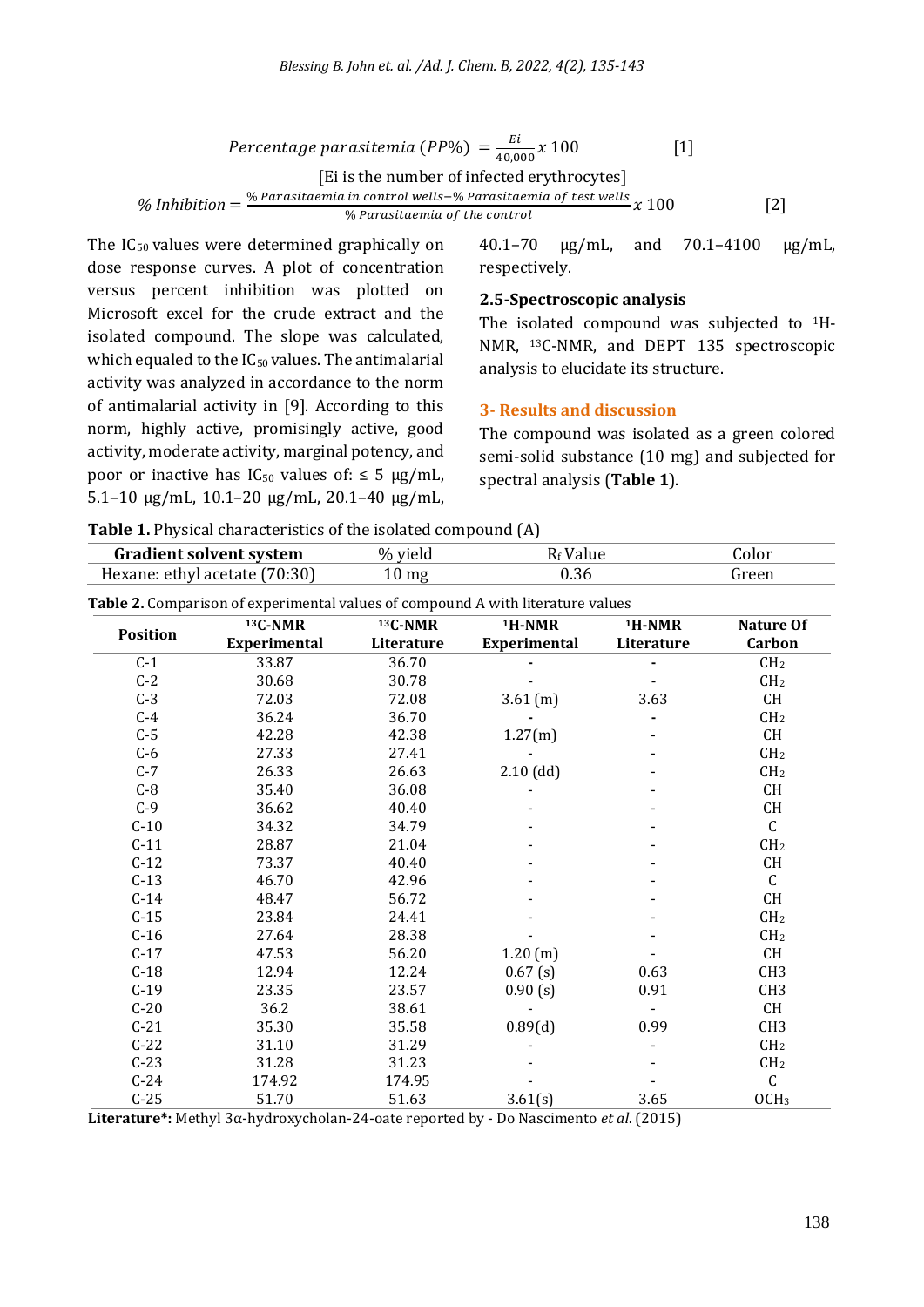#### **3.1 Spectroscopic characterization**

From the  ${}^{1}$ H-NMR spectrum (600 MHz, CDCl<sub>3</sub>) of compound A **(Fig. 2)** revealed the presence of protons signals at  $\delta$  (ppm) 0.67 (s, 3H, 18-H), 0.90 (s, 3H, 19-H), 0.96 (d, 3H, 21-H, J= 6 Hz), 1.27 (m, 1H, 5-H), 2.10 (dd, 2H, 7-H, J = 78 Hz), 3.61 (s, 1H, 3-H), and 3.97 (s, 1H, 12-H); <sup>13</sup>C (DMSO-d<sub>6</sub>, 600MHZ): δ (ppm) 174.92 (C-24), 73.38 (C-12), 72.03 (C-3), 51.70 (C-25), 48.48 (C-14), 47.53 (C-17), 46.70 (C-13), 42.28 (C-5), 36.62 (C-9), 36.24 (C-4), 35.41 (C-8), 35.30 (C-20), 34.32 (C-10), 33.87 (C-1), 31.28 (C-23), 31.10 (C-22), 30.68 (C-2), 28.87 (C-11), 27.65 (C-16), 27.33 (C-6), 26.33 (C-7), 23.84 (C-15), 23.36 (C-19), 35.30 (C-21), and 12.95 (C-18).

The 1H NMR spectrum of compound A **(Fig. 2)** revealed overlapping methyl, methylene, and methine proton signals in regions between 0.6 and 2.5 ppm (typical of steroidal nucleus). Peaks for protons H-18 and H-19 were both singlets and H-21 methyl peak was a doublet distinctively observed between 0.6 and 1.0 ppm (0.67, 0.90, and 0.96, respectively). Protons H-3, H-7, and H-12 were seen further downfield away from the other signals at  $\delta$  3.61, 2.10, and 3.97 respectively. A pair of 1H single is seen downfield at δ 3.61 (H-3) and δ 3.97 (H-12) was indicative of steroid protons. The 13C-NMR spectrum revealed a total of twenty-five carbon signals **(Fig. 3**). Three methyl carbons were seen at [δ: 12.9 (C-18), 23.4 (C-19), and 35.3 (C-21), 10 methylene carbons at [δ: 33.9 (C-1), 30.7 (C-2), 36.2 (C-4), 27.3 (C-6), 26.3 (C-7), 28.9 (C-11), 23.8(C-15), 27.6 (C-16), 31.1 (C-22), and 31.3 (C-23), 8 methine at [δ: 72.0 (C-3), 42.3 (C-5), 35.4 (C-8), 36.6 (C-9), 73.4 (C-12), 48.5 (C-14), 47.5 (C-17) and 35.3 (C-20), and 3 quaternary carbon

resonances at [δ: 34.3 (C-10), 46.7 (C-13), and 174.9 (C-24) were further assigned with the aid of the Distortionless Enhancement by Polarization Transfer (DEPT 135) spectrum (**Fig 4)**.

The structure of the isolated compound was successfully characterized and confirmed using some spectroscopic and spectrometric techniques such as: FT-IR, GC-MS, and NMR. The IR spectrum **(Fig. 5)** demonstrated a broad band at 3380 cm-1 due to an -OH stretching, 2929- 2862 cm-1 corresponds to C-H stretching and 1729 cm-<sup>1</sup> which is due to a C=O stretching of an ester. All the bands detected in the FTIR spectra were in agreement with the values reported in the literature for esters (-OH, 3518 cm-1, C-H, 2932 cm-1, C-H, 2861 cm-1, and C=O, 1712 cm-1) [3]. The mass spectrum was derived from an Agilent technology GC-MS 7890A coupled with MSD 5975C, with GC ALS as injection source and a column size 30 m×320 µm×0.25 µm. The sample was dissolved in methanol with an injection volume (2 µL). From **Fig. 6**, the result interpretation obtained from the GC-MS spectrum revealed m/z values of -41.1, 74.1, 87.1, 115.1, 143.1, 171.1, 214.2, 253.0, 281.0, 331.1, and 406.1. The GC-MS of the compound indicated the molecular ion peak at 406.1 which correlates with the calculated relative molecular mass of 406.

The results of the spectroscopic analysis, were in agreement with the known compound methyl 3αhydroxycholan-24-oate reported by [3] as seen in **Table 2**.

Based on the assignment and correlation with a similar compound, the proposed structure for the isolated compound A is as follow: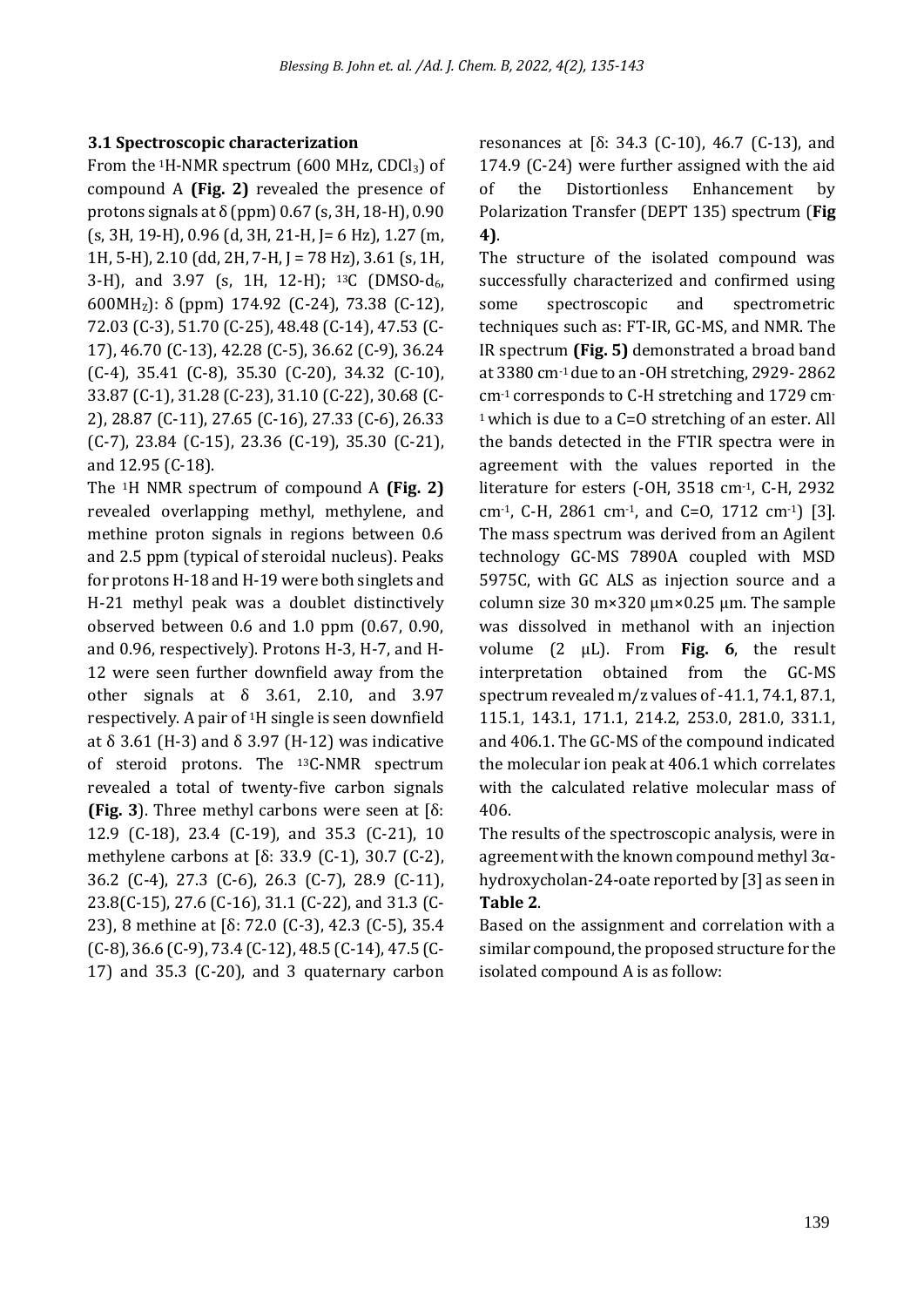| P191100110111     |                                      |       |       |       |                |  |  |
|-------------------|--------------------------------------|-------|-------|-------|----------------|--|--|
| <b>Samples</b>    | Percentage inhibitory concentrations |       |       |       |                |  |  |
|                   | 100                                  | 50    | 25    | 12.5  | 6.25 $IC_{50}$ |  |  |
| <b>Fraction A</b> | 75.78                                | 59.09 | 47.22 | 34.01 | 17.65 32.09    |  |  |
| Extract K         | 87.38                                | 82.51 | 64.06 | 52.03 | 51.55 16.16    |  |  |

**Table 3.** Percentage inhibitory concentration of the crude extract and fractions of bile acid on plasmodium

A: hexane/ethyl acetate fraction of bile acid (7:3), K: chloroform extract of bile acid

Based on the criteria of the  $IC_{50}$  of antimalarial activity (in-vitro) reported by [9], the results (**Table 3**) showed that the crude bovine bile extract (extract K), had the highest antimalarial activity (good activity) as recorded by the  $IC_{50}$  of 16.16 µg/m as compared to the isolated compound. The isolated compound showed moderate antimalarial activity of 32.09 µg/mL. The observed results indicated that the concentration of the extract has a linear relationship with the inhibition percentage; for the isolated compound (A); 6.25 mg/mL (17.61%), 12.5 mg/mL (34.01%), 25 mg/mL (47.22%), 50 mg/mL (59.09%), and 100 mg/mL (75.78%). The crude extract  $(K)$  also followed a similar pattern. The results of this investigation clearly demonstrated the potential of bovine bile as an antimalarial agent.

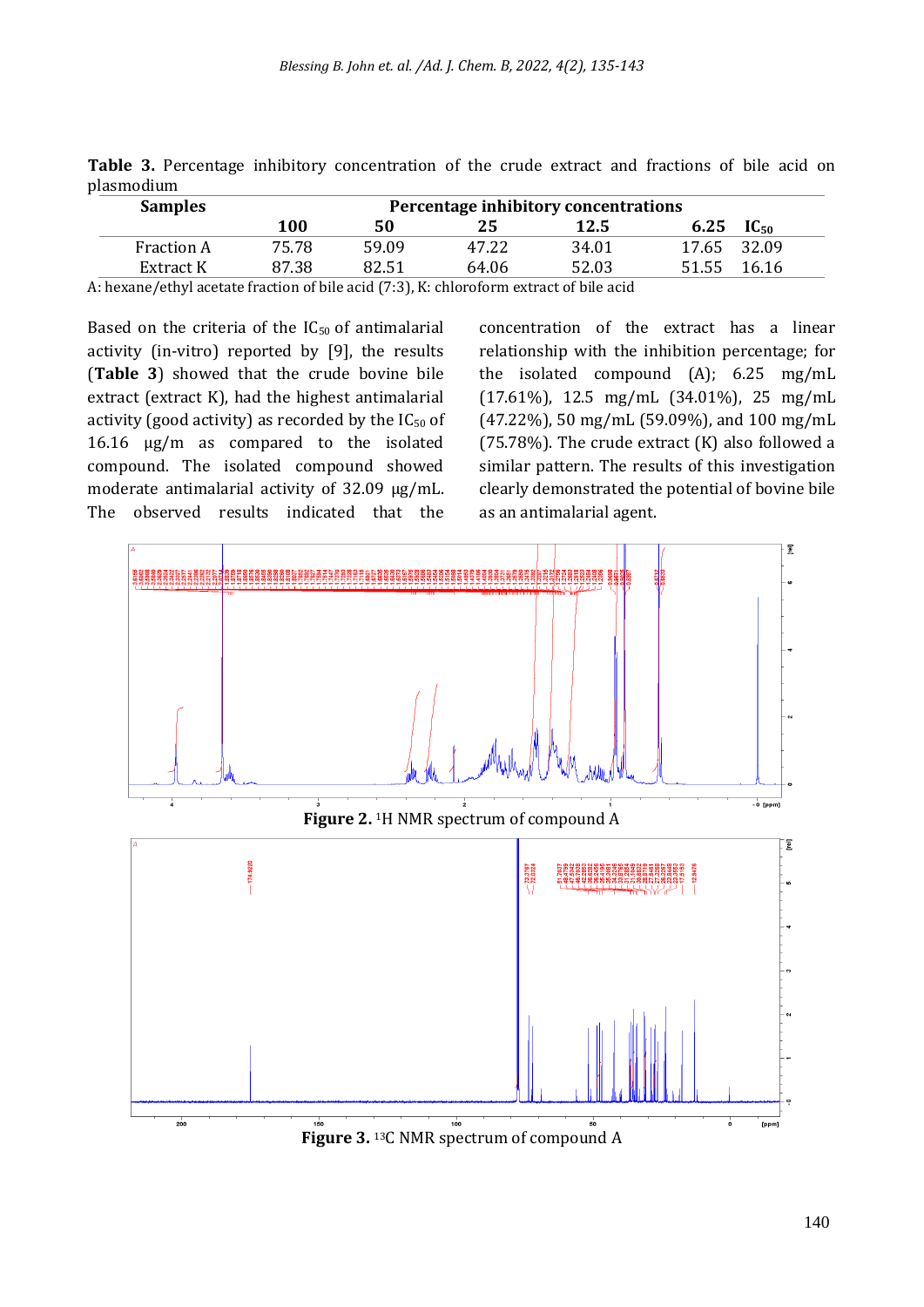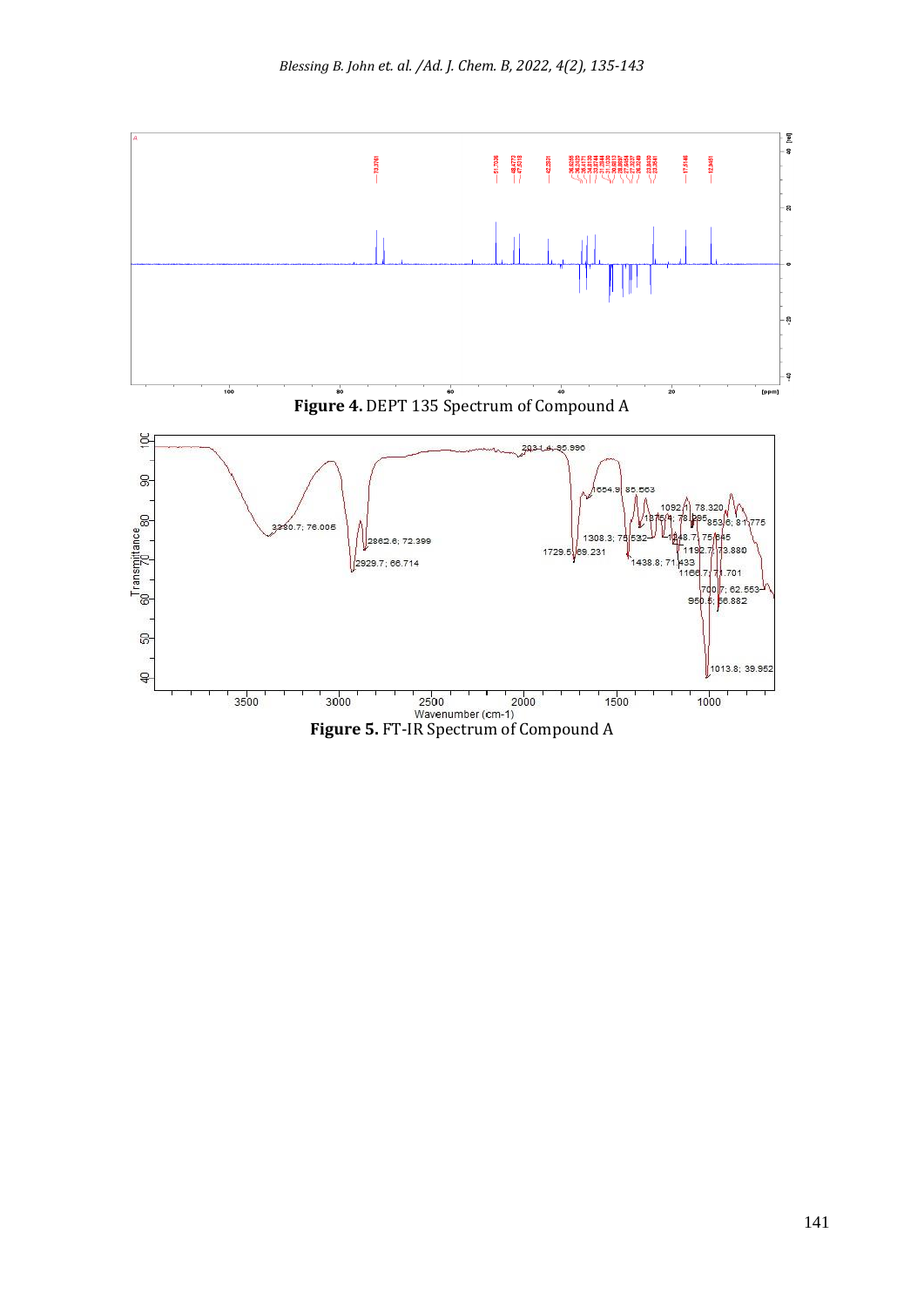

**Figure 6.** GC-MS Spectrum of Compound A

#### **Conclusion**

The isolated compound was characterized with FT-IR, GC-MS, and NMR spectroscopic techniques and identified to be Methyl-3,12 dihydroxycholan-24-oate. The results of the in vitro antimalarial screening of the isolated compound and the crude bile extract revealed that bile possesses a reasonably good activity against malaria, clearly indicating the potential of bovine bile extract as an antimalarial agent relative to the standard drug used. This justifies the applications of bovine bile in ethno medicine. With the rate of increasing resistance of the malaria parasite to the existing drugs and the continuous efforts of researchers to find ways of combating this disease, we hope that this research will lead to further discoveries in the fight against malaria in the near future. It can also serve as a precursor for the synthesis of other therapeutic medications.

#### **Acknowledgements**

The authors would like to express their sincere gratitude to the staff and laboratory technologists of Chemistry Department, Ahmadu Bello University Zaria, Nigeria, for giving the resources and support that allowed this study to be completed.

#### **References**

[1]A. Abdulkadir, I. A. Umar, S. Ibrahim, E. Onyike, A. Y. Kabiru, Evaluation of antimalarial potential of cysteine protease inhibitors from *calotropis procera* linn and *moringa oleifera*  lam on *plasmodium berghei* (nk 65) infected mice, *Journal of Advances in Medicinal and Pharmaceutical Sciences*, 6(3) (2016) 1-13.